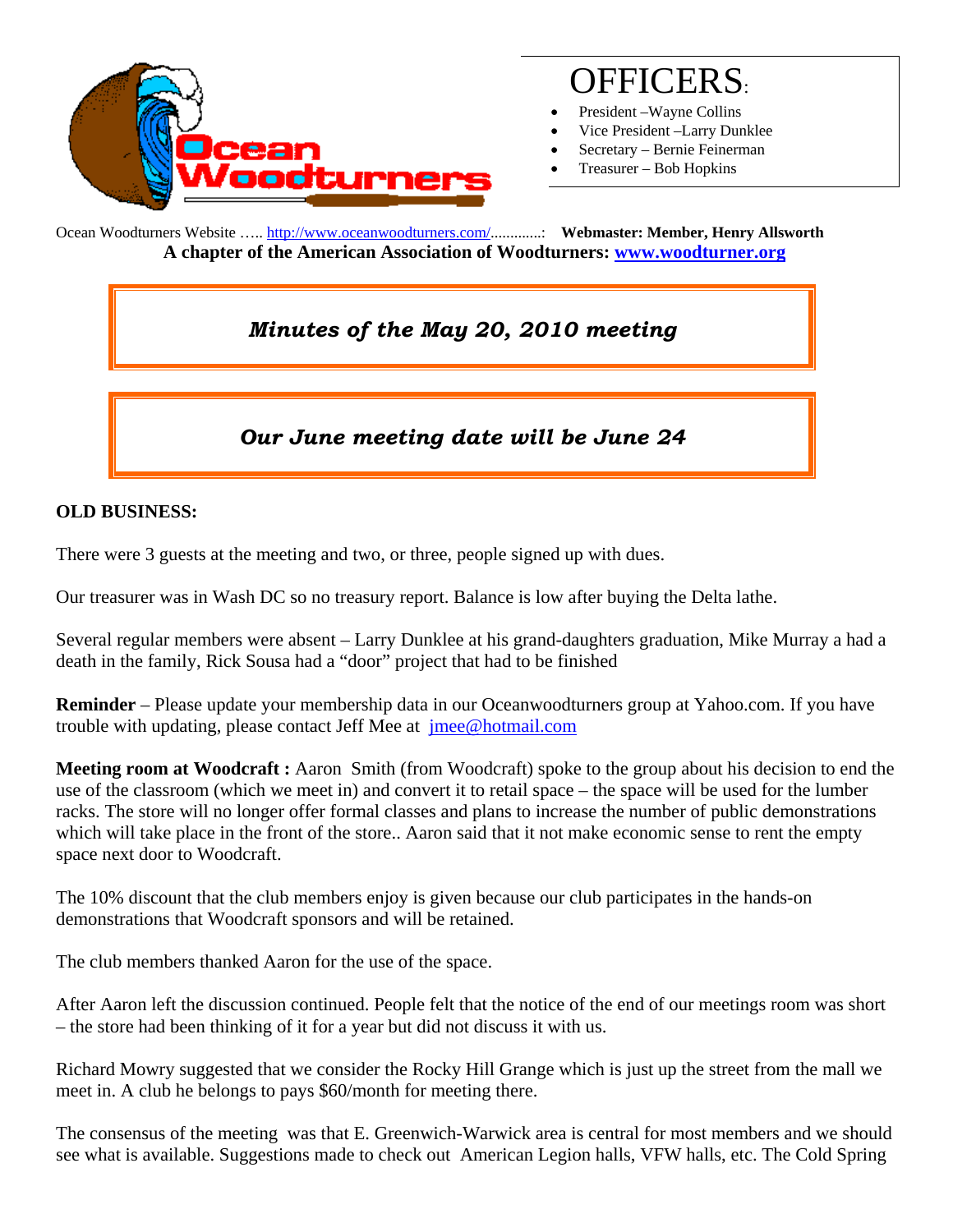Community Center which we use for major demos costs \$125 for the day and someone will find out what it might cost for an evening rental.

 The Woodcraft classroom is a bit bigger than 16 x 24 feet and we try to accommodate 30+ people – often with people hanging out both doors when more people attend. Some members have said that they could not even get close to the doors to hear what was going on in the meeting.

A motion was made for Wayne to find and pick a site for the July meeting, assuming that Woodcraft stays on plan with their space alterations. A committee of Wayne Collins, Donna Parillo, and Bernie Feinerman will explore what our options might be and report to the members at the next meeting.

John Pietrella , president of the RI Woodworking Guild (WWGRI), spoke about a possible joint use of space in Pawcatuck at the **Keeseh Studio** sometime in the future**.** The studio offers a community for designers, inventors, artists, craftsman, tinkerers, and makers. The WWGRI has partnered with Keeseh Studio to continue its mission of woodworking, artistic development, inspiration and community support. See website http://keeseh.com/ for further details.

A club member suggested that the TV in the meeting room was probably ours and there might be some tools belonging to the club to be retrieved before we left the space.

**Woodworking Symposium** : John Pietrella also spoke about the Weekend Woodworking Symposium that the guild is planning – probably for next year. Nationally known woodworkers will teach and lecture and manufacturers will demonstrate their tools and accessories. There would be hands-on classes, lunch would be included – cost might be \$75-100. The guild would like our participation. Check out their website http://www.wwgri.org for insight as to all the activities.

**Steam engine**: George Nazareth and John Chakuroff told the group that the steam engine has almost been stripped and ready for finishing Anthony Scuncio recommended that we find someone with a covered trailer and 4 or 5 guys with strong backs to move it into the trailer. John Chakuroff reminded the club that we need a small compressor to operate the steam engine.

#### **NEW BUSINESS:**

The Mike Mahoney demonstration will probably take place in the Fall-Winter 2010-11 and be held at Ken Dubay's workshop in CT so that coring could be demonstrated..



by Jeff Mee in April and carved, textured, and finished by Rich.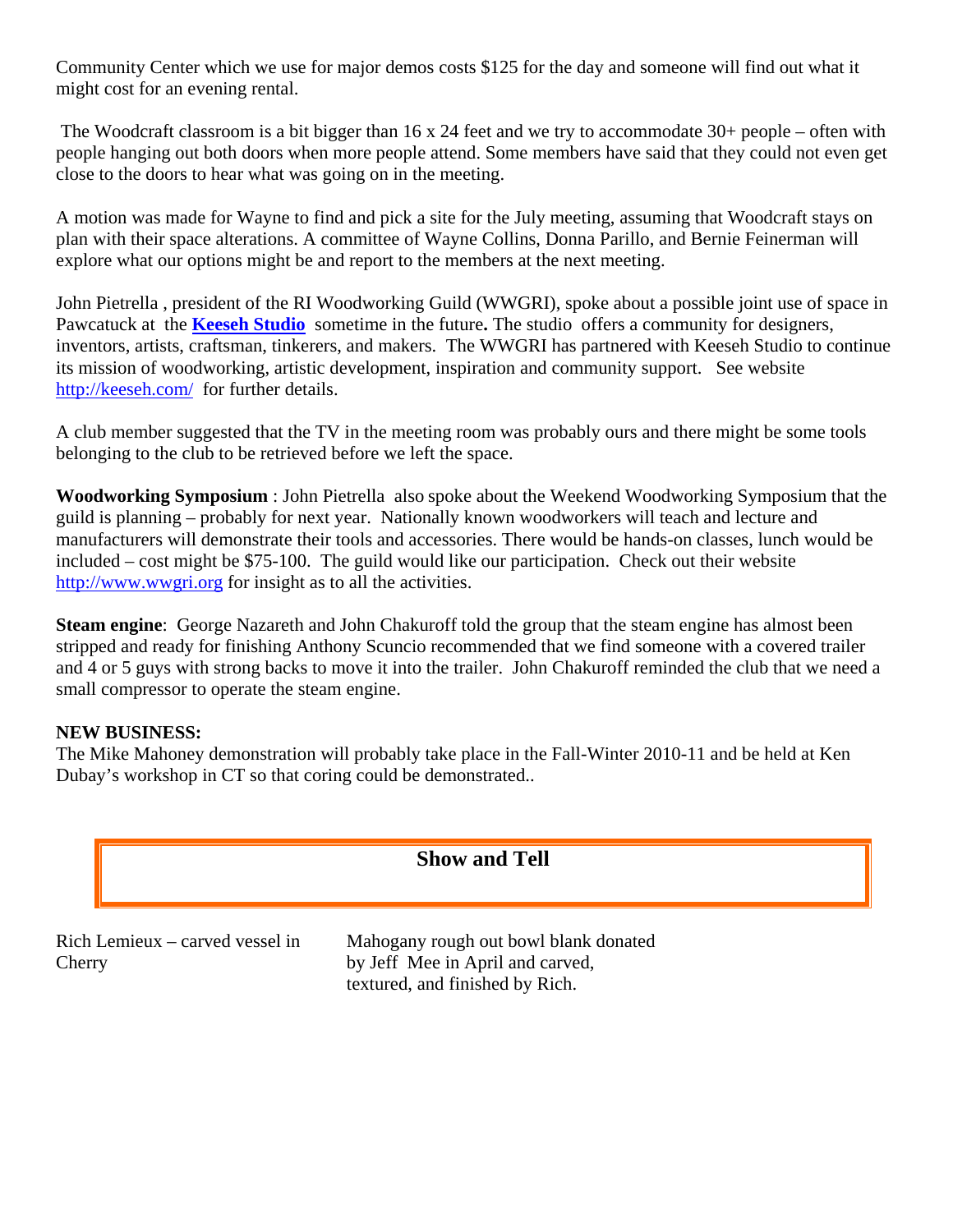





Angelo Iafrate turned and carved a Feathered Egg Vase.



 Two eggs, one is solid and the other is hollow for the feathered vase



John Chakuroff turned several "finials" for the roof of the State Police headquarters in Scituate as part of its renovation



Original "finial" and one of the replacements. John bought a 10 foot 6"x6" cedar beam for the project which cost \$145